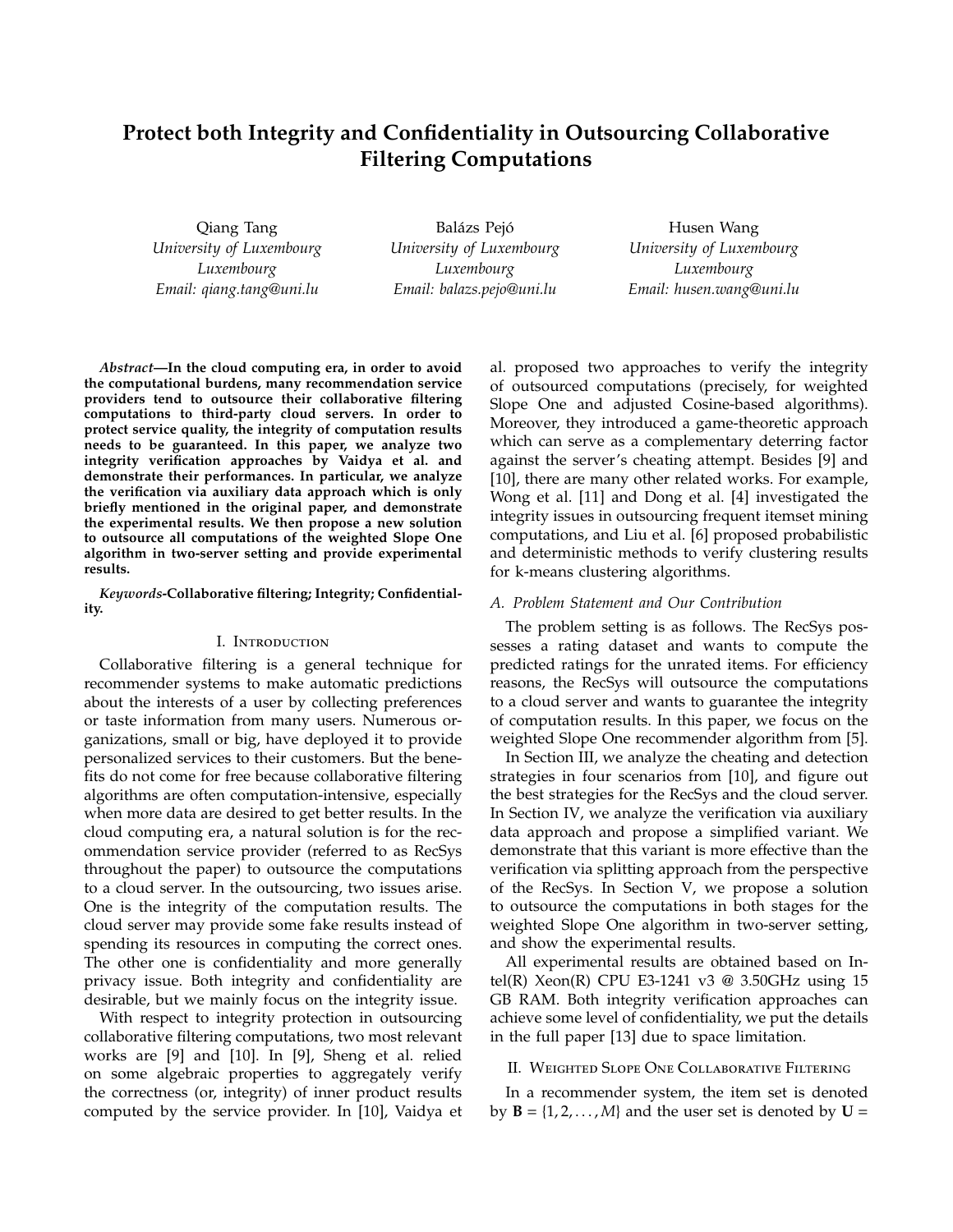{1, 2, . . . , *N*}. A user *x*'s ratings are denoted by a vector  $\mathbf{R}_x = (r_{x,1}, \dots, r_{x,M})$ . The rating value is often an integer from {0, 1, 2, 3, 4, 5}. If user *x* has not rated item *i* then *rx*,*<sup>i</sup>* is set to be 0. The ratings are often organized in a rating matrix. The functionality of a recommender system is to predict the unrated values. With respect to **R**<sub>*x*</sub>, a binary vector **Q**<sub>*x*</sub> = ( $q_{x,1}$ , ...,  $q_{x,M}$ ) is defined as follows:  $q_{x,b} = 1$  iff  $r_{x,b} \neq 0$  for every  $1 \leq b \leq M$ . Basically,  $Q_x$  indicates which items have been rated by user *x*. The density of the rating matrix is  $d = \frac{\sum_{i=1}^{N} \sum_{j=1}^{M} q_{i,j}}{MN}$ .

The weighted Slope One recommender algorithm [5] exploits deviation metrics with "popularity differential" notion between items. It predicts the rating of an item for a user from pair-wise deviations of item ratings. The algorithm has two stages.

*Computation stage*. In this stage, two matrices Φ*M*×*<sup>M</sup>* and  $\Delta_{M\times M}$  are generated. For every  $1 \le i, j \le M$ ,  $\phi_{i,j}$  and δ*i*,*<sup>j</sup>* (i.e. the element located in *i*-th row and *j*-th column) are defined as  $\phi_{i,j} = \sum_{u=1}^{N} q_{u,i} q_{u,j}$ ,  $\delta_{i,j} = \sum_{u=1}^{N} q_{u,i} q_{u,j} (r_{u,i} - r_{u,i})$  $r_{u,j}$ ) respectively. In more detail,  $\phi_{i,j}$  is the number of users who rated both item *i* and *j*, while δ*i*,*<sup>j</sup>* is the *deviation* of the ratings of item *i* from item *j* and ∆*M*×*<sup>M</sup>* is referred to as the *deviation matrix*.

*Prediction stage*. This stage uses both Φ*M*×*<sup>M</sup>* and ∆*M*×*<sup>M</sup>* as well as the original rating matrix to predict the unrated ratings for all users. To compute the predicted rating for item *i* for user *x*, the formula of weighted Slope One algorithm is  $p_{x,i} = \frac{\sum_{j \in B/(i)} \delta_{i,j} + r_{x,j} \phi_{i,j}}{\sum_{i \in B/(i)} \delta_{i,i}}$  $\frac{\sum_{j\in\mathbf{B}/\{i\}}\varphi_{i,j}\cdots\varphi_{i,j}}{\sum_{j\in\mathbf{B}/\{i\}}\varphi_{i,j}}$ .

# III. Examining the Verification via Splitting **APPROACH**

With the verification via splitting approach, the idea is to *horizontally* split the rating matrix *D* into  $r$  ( $r \geq 1$ ) non-overlapping blocks. These blocks are independently outsourced to the server, who performs the requested computations on the blocks and returns the results. Let  $\delta_{i,i}^{(k)}$ *i*,*j* be the results based on the *k*-th block, the server returns the following to the RecSys: intermediate deviation values  $\delta_{i,i}^{(k)}$  $i,j$ , for all 1 ≤ *i*, *j* ≤ *M* and  $1 \leq k \leq r$ ; final deviation values  $\delta_{i,j} = \sum_{k=1}^{r} \delta_{i,j}^{(k)}$ *i*,*j* , for all  $1 \le i, j \le M$ .

#### *A. Compare four Cheating-Detection Scenarios*

In the following, we analyze the four different scenarios cheating-detection scenarios from [10] for verifying the intermediate results  $\delta_{i,i}^{(k)}$ *i*,*j* .

• **Scenario 1** The server randomly picks up α items and sets the deviation values associated with these items to be random numbers in all the blocks. For every block, the RecSys randomly selects  $\theta$  deviation values to verify by re-computing these values. The verification cost is  $r\theta$  deviation computations.

- **Scenario 2** The server randomly picks up in total  $β$  users/rows from all blocks and discards their values in the computation. For every block, the RecSys randomly selects  $\theta$  deviations to verify by recomputing these values. The verification cost is *r*θ deviation computations.
- **Scenario 3** The server randomly selects  $\gamma$  blocks and sets the related deviations to be random numbers. The RecSys randomly selects  $\delta$  blocks to verify by re-computing one deviation value for each of them. The verification cost is  $\delta$  deviation computations.
- **Scenario 4** For every block, the server cheats with probability  $\rho$  and sets the related deviation values to be random numbers. The RecSys randomly selects  $\delta$  blocks to verify by re-computing one deviation value for each of these blocks. The verification cost is  $\delta$  deviation computations.

It is clear that, for any given cheating rate for the server, the RecSys would prefer high detection rate and low verification cost. The cheating rate is denoted as  $\rho$ , meaning that the server avoids  $\rho$  percent of the required computations in the attack, and the detection rate is denoted as  $P_d$ , meaning the probability that the RecSys detects cheating. Therefore, we compare these four scenarios in a pairwise manner, by setting a common cheating rate of the server and studying the detection rate and the verification cost for the RecSys. We put the comparison details in the full paper [13], and conclude that the RecSys will prefer Scenario 3 while the server will prefer Scenario 2 or Scenario 1 the most. Informally, for the RecSys, the best strategy is to randomly choose some blocks and randomly choose some deviation values in these blocks to verify. For the server, the best strategy is to randomly choose some blocks and set some deviation values in them to be random values.

With respect to the verification of final deviation values  $\delta_{i,j}$  (1  $\leq i, j \leq M$ ), the RecSys can randomly select a subset and verify them by summing up the related intermediate results.

## *B. Experimental Results*

We use MLM and Netflix datasets as examples to study the performances, by assuming the following. The server randomly selects  $\gamma$  blocks, and sets  $\zeta$  percent of the intermediate deviation values in them to be random numbers. Moreover, the server randomly selects ζ percent of the final deviation values to be random numbers. In every block, the RecSys randomly chooses  $\theta$  intermediate deviation values to verify. At last, the RecSys randomly chooses  $100\theta$  final deviation values to verify. Based on this assumption, the server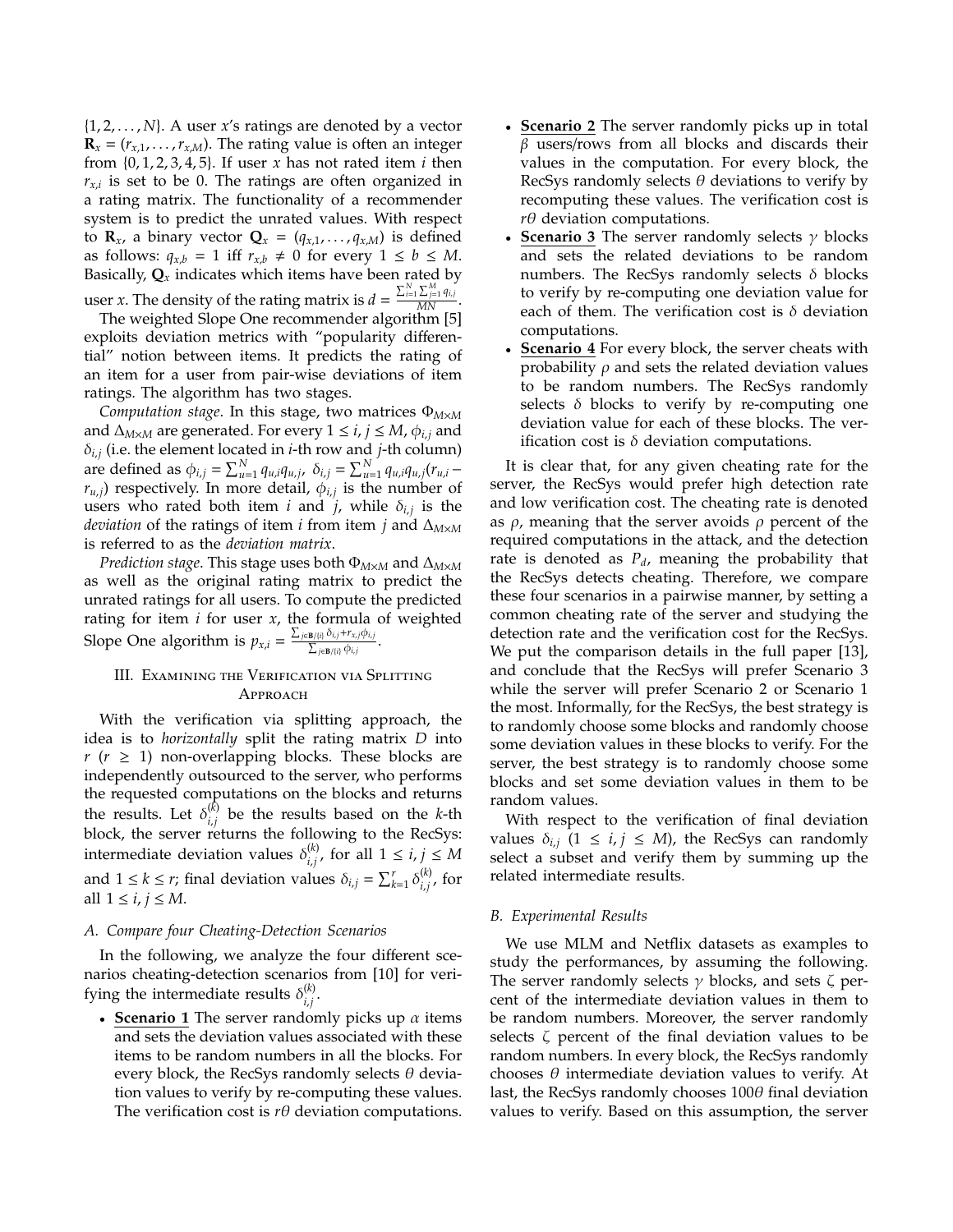can set  $\frac{\gamma\zeta}{r} = \rho$  if it wants to achieve the cheating rate  $\rho$ , and the RecSys's detection rate is

$$
P_d=\left(1-\left(\!\!\left(\frac{M(M-1)(1-\zeta)}{2}\right)\!\!\right/\!\!\left(\frac{M(M-1)}{2}\right)\!\!\right)^{\!\!\gamma}\right)\cdot\left(1-\left(\frac{M(M-1)}{2}-100\theta\right)\!\!\left/\!\!\left(\frac{M(M-1)}{2}\right)\!\!\right)
$$

It is straightforward to verify that, by using a larger  $r$ , the RecSys achieves higher detection rate  $P_d$  with the same verification cost. Next, we choose  $r = 1$  (i.e. no splitting) and  $r = 10$  respectively to have a closer look at the detection rates for the MLM dataset. We skip the details for the Netflix dataset because they are very similar. In the experiment, we fix a number of  $(\rho, \theta)$ pairs and summarize the *P<sup>d</sup>* values in Tables I and II. In Table II,  $P_d$  values are minimized with respect to  $\gamma$ and ζ.

| ρ<br>$2^{-1}$<br>$2^{-9}$<br>$2^{-3}$<br>$2^{-2}$<br>$2^{-6}$<br>$2^{-4}$<br>θ<br>10 |                            |                            |  |
|--------------------------------------------------------------------------------------|----------------------------|----------------------------|--|
|                                                                                      |                            |                            |  |
|                                                                                      | 0.9990<br>0.7369<br>0.9437 | 0.4755<br>0.0194<br>0.1457 |  |
| 20<br>1.0000<br>0.9968<br>0.9308<br>0.7249<br>0.2702                                 |                            | 0.0383                     |  |
| 40<br>0.9952<br>1.0000<br>1.0000<br>0.9243<br>0.4674                                 |                            | 0.0752                     |  |
| 60<br>1.0000<br>0.9997<br>1.0000<br>0.9792<br>0.6113                                 |                            | 0.1107                     |  |
| 80<br>1.0000<br>0.9943<br>1.0000<br>1.0000<br>0.7163                                 |                            | 0.1448                     |  |
| 100<br>1.0000<br>1.0000<br>1.0000<br>0.9984<br>0.7930                                |                            | 0.1776                     |  |
| 1.0000<br>1.0000<br>1.0000<br>1.0000<br>0.9571<br>200                                |                            | 0.3236                     |  |

Table I  $P_d$  Values When  $r = 1$ 

| θ  | $2^{-1}$ | $2^{-2}$ | $2^{-3}$ | $2^{-4}$ | $2^{-6}$ | $2^{-9}$ |
|----|----------|----------|----------|----------|----------|----------|
|    | 1.0000   | 0.9954   | 0.8594   | 0.6240   | 0.1239   | 0.0035   |
| 2  | 1.0000   | 1.0000   | 0.9802   | 0.8594   | 0.2757   | 0.0125   |
| 4  | 1.0000   | 1.0000   | 0.9996   | 0.9802   | 0.4923   | 0.0412   |
| 6  | 1.0000   | 1.0000   | 1.0000   | 0.9972   | 0.6391   | 0.0771   |
| 8  | 1.0000   | 1.0000   | 1.0000   | 0.9996   | 0.7431   | 0.1154   |
| 10 | 1.0000   | 1.0000   | 1.0000   | 0.9999   | 0.8171   | 0.1537   |
| 20 | 1.0000   | 1.0000   | 1.0000   | 1.0000   | 0.9666   | 0.3194   |
|    |          |          |          |          |          |          |

Table II  $P_d$  Values When  $r = 10$ 

The results show that, to achieve similar detection rates *Pd*, the required verification cost *decreases* roughly in a linear manner with respect to the number of blocks. We summarize the verification costs in Tables III and IV.

| $r=1$    |             |        |        |        | 60     | 80     | 100    | 200    |
|----------|-------------|--------|--------|--------|--------|--------|--------|--------|
|          | Total Time. | .0008  | 0.0014 | 0.0026 | 0.0039 | 0.0052 | 0.0067 |        |
| $r = 10$ |             |        |        |        |        |        |        | $\sim$ |
|          | Total Time. | J.0005 | 0.0010 | 0.0020 | 0.0031 | 0.0041 | 0.0051 |        |

Table III TOTAL COSTS FOR MLM DATASET (SECONDS)

| $r=1$    |                |         | 20     | 40     | 60     | 80     | 100    | 200    |
|----------|----------------|---------|--------|--------|--------|--------|--------|--------|
|          | Time.<br>otal  | 0.02936 | 0.0546 | 0.1126 | 0.1659 | 0.2220 | 0.2873 | 0.5794 |
| $r = 10$ |                |         |        |        |        |        |        | 20     |
|          | Time.<br>Total | 0.0048  | 0.0071 | 0.0128 | 0.0187 | 0.0240 | 0.0298 | 0.0570 |

Table IV Total Costs for Netflix Dataset (seconds)

It seems that the larger *r* the better for the RecSys. However, one concern is that the server may only cheat on a small number of final deviation results instead of ζ percent as we have assumed. In this case, the detection rates will be much smaller than those in Table II.

## IV. Examining the Verification via Auxiliary Data **APPROACH**

## *A. Recap the Original Approach*

The approach from [10] generates synthetic data to be merged with the original matrix *D*, as shown in Fig. 1. For efficiency reasons, it is required that  $n' \ll$ *N* and  $m' \ll M$ . In order to prevent the server from figuring out the synthetic data, it is necessary that the real users "rate" the fake items (*Z*) as well as the fake users "rate" the real items (*Y*). Clearly, the fake ratings from *Y* may lead to inaccurate item-item deviations, while the fake ratings from *Z* increases the verification computation cost. In [10] the authors come up with the following idea for generating *Y* and *Z*: let user *u* rate items *i* and *j*. The impact on the deviation is  $r_{u,i} - r_{u,j}$ . By setting another user *v* ratings such that  $r_{v,i} - r_{v,j} =$ −(*ru*,*i*−*ru*,*j*), the deviation between *i* and *j* is unchanged. E.g. if ratings are in the interval [*min*, *max*] then by setting  $r_{v,i} = inverse(r_{u,i}) = min + max - r_{u,i}$  all changes in the deviations are eliminated. As seen in Equation (1), as long as the sum of ratings belonging to the two items from the group of users is equal then  $\Delta_{i,j} = 0$ . This easily generalizes the generation of elements of *Y* and *Z* for more items.

$$
\sum_{u} r_{u,i} - r_{u,j} = r_{1,i} - r_{1,j} + \dots + r_{k,i} - r_{k,j} = 0
$$
  

$$
\Rightarrow r_{1,i} + \dots + r_{k,i} = r_{1,j} + \dots + r_{k,j} = \gamma
$$
 (1)

Formally, this approach can be applied with the following steps: (1) the RecSys generates the synthetic matrices *X*,*Y*,*Z* to be integrated with *D*; (2) it then randomly permutes the rows and columns of the new matrix and send it to the server; (3) the server computes an intermediate deviation matrix  $\Delta$ <sup>"</sup> for the RecSys; (4) the RecSys derives another deviation matrix  $\Delta'$  for the matrix shown in Fig. 1 based on the permutations it has done; (5) the RecSys verifies the deviation values for the matrix *X*; (6) if the verification passes, the RecSys can obtain the deviation matrix  $\Delta$  for *D* from  $\Delta'$ .

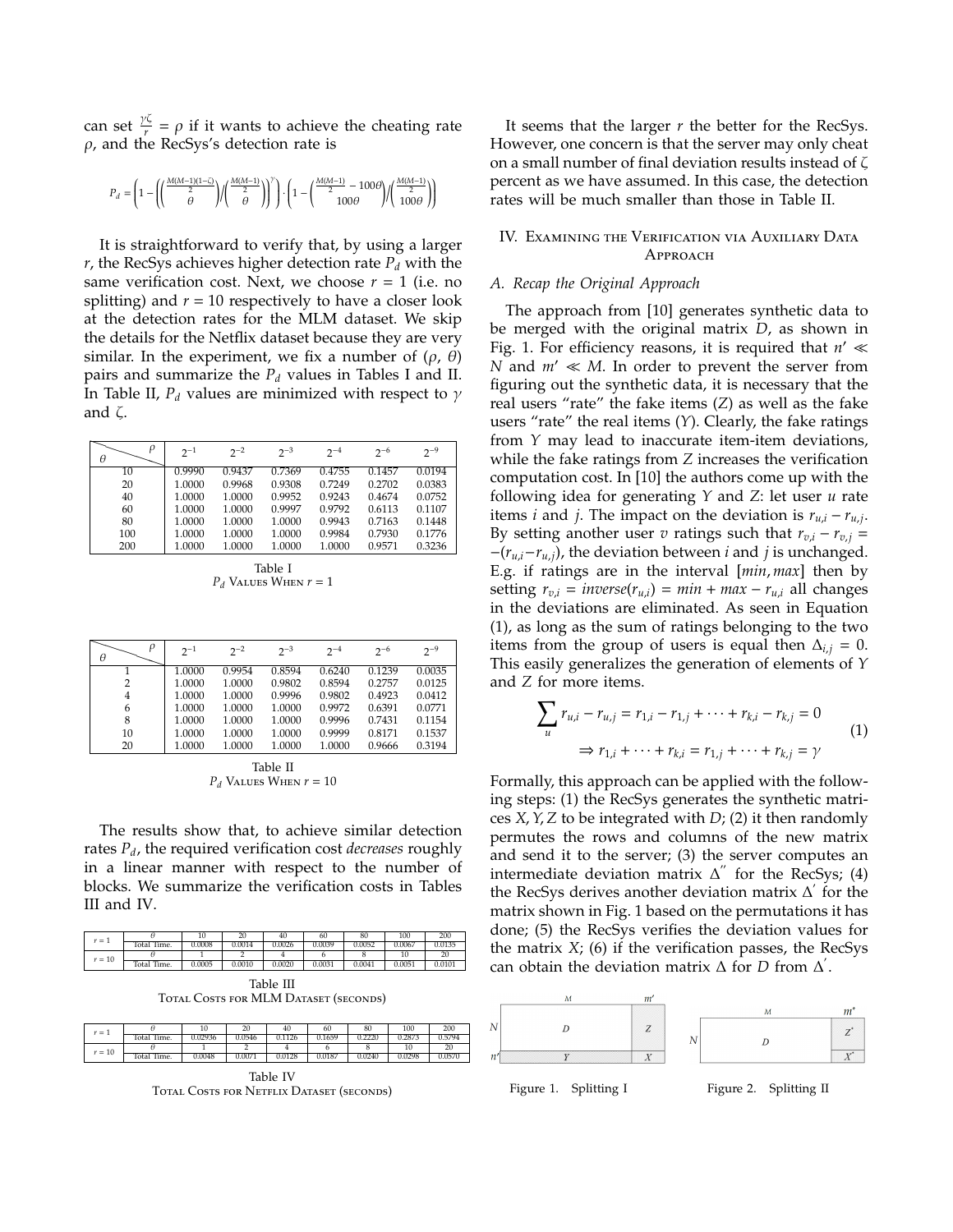## *B. A Simplified Variant*

We observe that the matrix *Y* only plays the role of hiding *X* in Fig. 1 while it increases the server's complexity in computing deviation values. Therefore, we propose to extend *D* as shown in Fig. 2, where *X* ∗ and *Z* <sup>∗</sup> are computed in the same way as *X* and *Z*. By doing so, everything stays the same except that the incurred complexity by *Y* is avoided. With the simplified variant and the original approach, the server needs to compute  $\frac{(M+m^*)(M+m^2-1)}{2}$  $\frac{2(n+m-1)}{2}$  deviation values, among which *m*∗*M* deviation values are due to the verification needs while only *<sup>m</sup>*<sup>∗</sup> (*m*∗−1)  $\frac{n-1}{2}$  of them can be used by the RecSys (in step (5) of the procedure). In order to reduce the computational overhead for the server, it is ideal to minimize the value  $m^*$  while keeping the  $\frac{m^*(m^*-1)}{2}$ 2 deviation values non-zero. Suppose the matrix *X* <sup>∗</sup> has *n*<sup>∗</sup> rows, then the probability that the inner product of any two columns is nonzero is  $\frac{\binom{n^*}{n^*d} - \binom{n^* - n^*d}{n^*d}}{\binom{n^*}{n^*}}$  where  $\binom{n^*}{n^*d}$ *d* is the density of *D*. Tables V and VI shows the minimal  $n^*$  values for  $\frac{\binom{n^*}{n^*}}{n^*}$ *n*<sup>\*</sup>*d*)−(<sup>*n*\*−*n*<sup>\**d*</sup>)</sup> to achieve a number  $\binom{n^*}{n^*d}$ of probabilities. Note that due to the lower density, to achieve a similar probability, *n* ∗ is larger in the case of the Netflix dataset.

| $n^*$       | 100    | 200     | 300                    | 400    | 500    |
|-------------|--------|---------|------------------------|--------|--------|
| Probability | 0.1528 | 0.8413  | 0.9748                 | 0.9994 | 0.9999 |
|             |        | Table V | VALUES FOR MLM DATASET |        |        |

| $n^*$       | 7000   | 10500   | 17500  | 21000  | 35000  |
|-------------|--------|---------|--------|--------|--------|
| Probability | 0.6395 | 0.7835  | 0.9220 | 0.9531 | 0.9899 |
|             |        | Table i | VЛ     |        |        |

Values for Netflix Dataset

Let's assume the server will randomly choose  $\rho$ percent of deviation values and set them to random values. The detection rate can be computed as follows.

$$
P_d = 1 - \left(\frac{\frac{(M+m^*)(M+m^*-1)}{2} - \frac{m^*(m^*-1)}{2}}{\frac{\rho(M+m^*)(M+m^*-1)}{2}}\right) / \left(\frac{\frac{(M+m^*)(M+m^*-1)}{2}}{\frac{\rho(M+m^*)(M+m^*-1)}{2}}\right) \tag{2}
$$

We fix a number of  $(\rho, m^*)$  pairs and summarize the detection rates  $P_d$  in Table VII.

| $m^*$ | $2^{-1}$ | $2^{-2}$ | $2^{-3}$ | $2^{-4}$ | $2^{-6}$ | $2^{-9}$ |
|-------|----------|----------|----------|----------|----------|----------|
| 2     | 0.5000   | 0.2500   | 0.1250   | 0.0625   | 0.0156   | 0.0020   |
| 4     | 0.9844   | 0.8220   | 0.5512   | 0.3211   | 0.0902   | 0.0117   |
| 6     | 1.0000   | 0.9866   | 0.8651   | 0.6202   | 0.2104   | 0.0289   |
| 10    | 1.0000   | 1.0000   | 0.9975   | 0.9452   | 0.5077   | 0.0842   |
| 20    | 1.0000   | 1.0000   | 1.0000   | 1.0000   | 0.9498   | 0.3103   |
| 40    | 1.0000   | 1.0000   | 1.0000   | 1.0000   | 1.0000   | 0.7824   |
| 80    | 1.0000   | 1.0000   | 1.0000   | 1.0000   | 1.0000   | 0.9979   |

Table VII *P<sup>d</sup>* values for MLM and Netflix Datasets

Interestingly, the  $P_d$  values are exactly the same with four-digits precision, even though those of MLM dataset should be slightly larger than those of Netflix dataset. It shows that for reasonable cheating and detection rates the RecSys only needs to add very small-sized *X* ∗ from the perspective of column size *m*<sup>∗</sup> and compute  $\frac{m^*(m^*-1)}{2}$  $\frac{n^{n}-1}{2}$  deviation values based on *X*<sup>\*</sup>.

## *C. Comparison to Verification via Splitting*

In comparison, the verification via auxiliary data approach mainly has two advantages.

- It has minimal computational complexity for the RecSys, by minimizing the size of *X* ∗ . Furthermore, it allows the RecSys to pre-compute *X* <sup>∗</sup> and *Y* ∗ .
- It introduces fake data into the dataset and somehow anonymizes the original dataset so that it is more confidentiality-friendly.

Referring to Tables I, II, and VII, we can roughly say that *m*<sup>∗</sup> = 20 in the verification via auxiliary data approach provides similar detection rates to those of  $\theta$  = 200 when *r* = 1 and  $\theta$  = 20 when *r* = 10 in the verification via splitting approach. We present comparison results in Table VIII. With respect to the verification via splitting approach, we take the minimum values from the last columns in Tables III and IV; with respect to the running time of the verification via auxiliary data approach, it is based on a 300 × 20 matrix *X* ∗ for MLM and a  $21000 \times 20$  matrix  $X^*$  for Netflix.

|         | Verification via Splitting | Verification via Auxiliary Data |
|---------|----------------------------|---------------------------------|
| MLM     | 0.0101                     | 0.0010                          |
| Netflix | 0.0570                     | 0.0054                          |

Table VIII Cost Comparison for RecSys (seconds)

The downside is that some overhead for the server is incurred, as we have discussed in the beginning of Section IV-B. If *m*<sup>∗</sup> is much smaller than *M*, then the overhead is quite small. Nevertheless, this can be regarded as a tradeoff of the approach.

#### V. Outsourcing in Two-server Setting

Suppose there are two non-colluding servers, named *CS*<sup>1</sup> and *CS*2. The solution outsources the computations of the computation and prediction stages in two steps.

*We stress that, in the following solution, the RecSys should randomly permute the matrix D with respect to all the rows and columns before splitting it in both steps. Otherwise, the servers can avoid detection by only honestly computing the to-be-verified values. However, for the simplicity of presentation, we skip this permutation and depermutation steps in our descriptions.*

- 1) In the first step, the players interact as follows.
	- a) The RecSys splits the rating matrix *D* into  $D_1^*$  and  $D_2^*$  as shown in Fig. 3.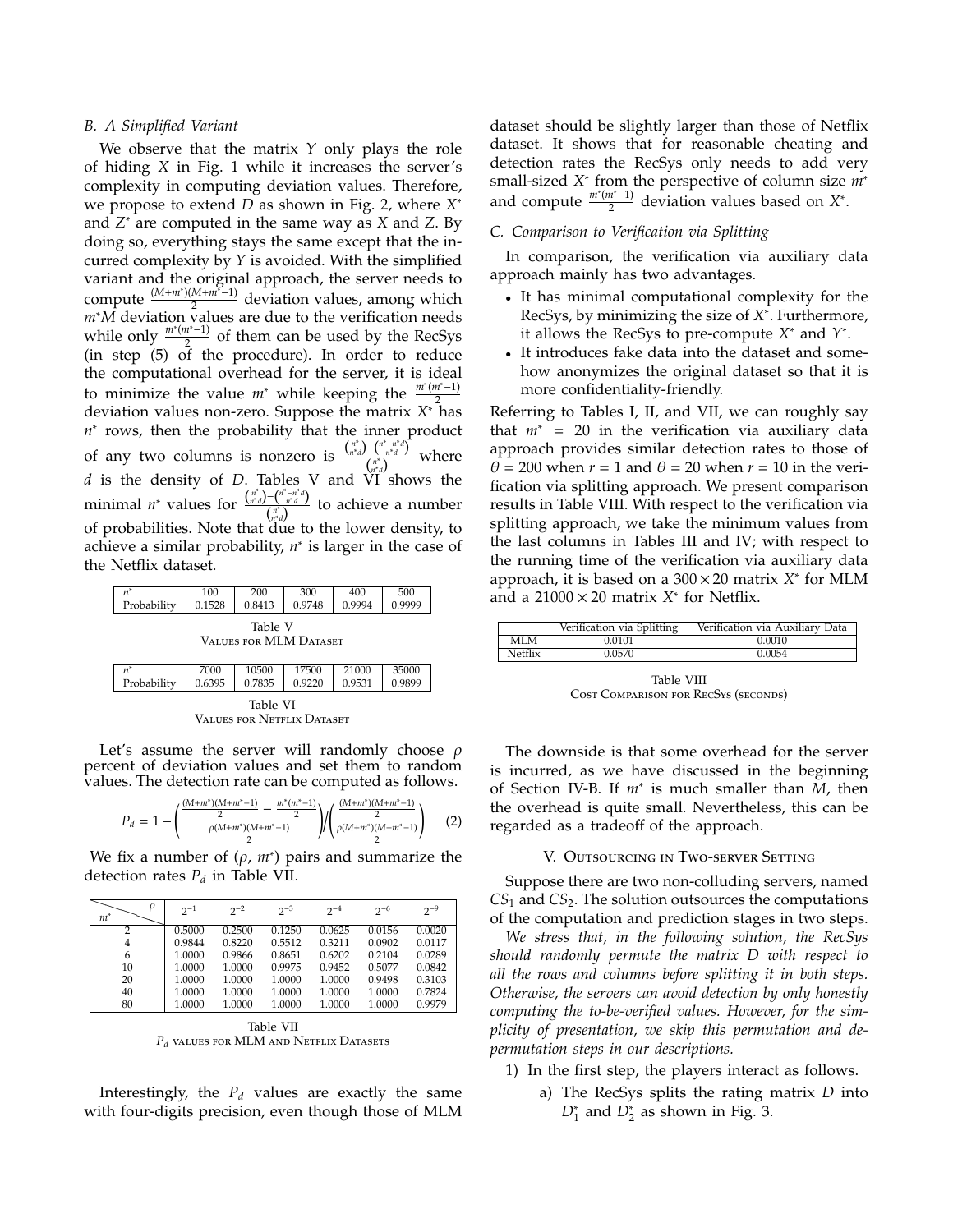- i) It splits *D* into two  $\frac{N}{2} \times M$  sub-matrices *D*<sup>1</sup> and *D*2.
- ii) It randomly chooses  $m'$  columns from  $D_1$ and put them into  $D_2$ . The resulting  $\frac{N}{2} \times$  $(M + m')$  matrix is named  $D_2^*$ .
- iii) It randomly chooses  $m'$  columns from  $D_2$ and put them into  $D_1$ . The resulting  $\frac{N}{2} \times$  $(M + m')$  matrix is named  $D_1^*$ .

The RecSys sends  $D_1^*$  and  $D_2^*$  to  $CS_1$  and  $CS_2$ respectively. Let the user set associated with  $D_1^*$  ( $D_2^*$ ) be denoted as  $\mathbb{N}_1$  ( $\mathbb{N}_2$ ). Let's assume the added *m'* columns corresponding to  $D_1^*$  $(D_2^*)$  define a new item set  $I_1(I_2)$ .

- b) After receiving *D*<sup>∗</sup> , *CS*<sup>1</sup> computes a matrix  $\Delta_{(M+m')\times (M+m')}^{(1)}$ . For every  $i, j \in B\cup I_1$ ,  $\delta_{i,j}^{(1)}$ *i*,*j* is computed as  $\delta_{i,i}^{(1)}$  $\sum_{i,j}^{(1)}$  =  $\sum_{u \in \mathbb{N}_1} q_{u,i} q_{u,j} (r_{u,i}$ *ru*,*j*). Similarly, *CS*<sup>2</sup> computes a matrix  $\Delta_{(M+m')\times (M+m')}^{(2)}$ . For every *i*, *j* ∈ **B** ∪ **I**<sub>2</sub>,  $\delta_{i,j}^{(2)}$  $\sum_{i,j}^{(2)}$  is computed as  $\delta_{i,i}^{(2)}$  $\sum_{i,j}^{(2)} = \sum_{u \in \mathbb{N}_2} q_{u,i} q_{u,j} (r_{u,i} - r_{u,j}).$
- c) After receiving  $\Delta_{M \times M}^{(i)}$  for *i* = 1, 2 from both servers, the RecSys proceeds as follows.
	- i) It verifies the deviation values for the new item sets  $I_1$  and  $I_2$ . Since these values are computed by both *CS*<sup>1</sup> and *CS*2, the verification is just comparison.
	- ii) If the verification passes, the RecSys computes  $\Delta_{M \times M}$ . For every 1 ≤ *i*, *j* ≤ *M*,  $\delta_{i,j} = \delta_{i,i}^{(1)}$  $i,j$ <sup>(1)</sup></sup> $\delta^{(2)}$ <sub>*i,j*</sub> *i*,*j* .





- 2) In the second step, the RecSys first computes Φ*M*×*M*, and then proceeds as follows.
	- a) The RecSys splits the rating matrix *D* into  $D_1^{\dagger}$  and  $D_2^{\dagger}$  as shown in Fig. 4.
		- i) It splits *D* into two  $\frac{N}{2} \times M$  sub-matrices  $D_1$  and  $D_2$ .
		- ii) It randomly chooses  $n'$  rows from  $D_1$  and put them into *D*<sub>2</sub>. The resulting  $(\frac{N}{2} + n') \times$  $\overline{M}$  matrix is named  $D_2^{\dagger}$ .
		- iii) It randomly chooses  $n^{\hat{i}}$  rows from  $D_2$  and put them into *D*<sub>1</sub>. The resulting  $(\frac{N}{2} + n') \times$  $\overline{M}$  matrix is named  $D_1^{\dagger}$ .

The RecSys sends  $D_1^{\dagger}$  and  $D_2^{\dagger}$  to  $CS_1$  and  $CS_2$ respectively. In addition, the RecSys sends  $\Delta_{M\times M}$ ,  $\Phi_{M\times M}$  to both servers. Let the user

set associated with  $D_1^{\dagger}$  ( $D_2^{\dagger}$ ) be denoted as  $\mathbb{N}_1^+$  ( $\mathbb{N}_2^+$ ). Let's assume the added *n'* rows corresponding to  $D_1^{\dagger}$  ( $D_2^{\dagger}$ ) define a new user set  $U_1$  ( $U_2$ ).

- b) After receiving  $\Delta_{M \times M}$ ,  $\Phi_{M \times M}$  and  $D_1^{\dagger}$ ,  $CS_1$ computes the predictions  $p_{x,i}$  for all  $x \in \mathbb{N}_1^+$ and  $i$  ∈ **B**. Similarly,  $CS_2$  computes the predictions  $p_{x,i}$  for all  $x \in \mathbb{N}_2^+$  and  $i \in \mathbf{B}$ .
- c) After receiving the predictions from both servers, the RecSys first verifies the values form the user sets  $U_1$  and  $U_2$ . Since these values are computed by  $CS_1$  and  $CS_2$  simultaneously, the verification is just comparison. If the verification passes, the RecSys can accepts the predictions for user  $x \in U$ .

From the description, it is clear that the main cost for the RecSys is to compute ∆*M*×*<sup>M</sup>* in the first step. It is about  $\frac{M(M-1)}{2}$  additions. The computational overhead for every server is very small, and can be found in [13].

Suppose  $CS_1$  cheats by setting  $\rho$  percent values to be random numbers, while  $CS_2$  is honest. The detection rates in the first step and the second step are  $1 - f(\rho)$ and  $1-g(\rho)$  respectively. If *CS*<sub>2</sub> also cheats in the same manner, then the detection rate in the first step and the second step are  $1 - f(\rho)^2$  and  $1 - g(\rho)^2$  respectively. The functions  $f(\rho)$  and  $g(\rho)$  are defined as follows. Note that if cheating is detected, the RecSys needs to do extra work to figure out who has/have cheated.

$$
f(\rho)=\frac{\binom{(M+m')(M+m'-1)}{2}-m'(m'-1)}{\rho\frac{(M+m')(M+m'-1)}{2}},\ g(\rho)=\frac{\binom{(1-d)M(\frac{N}{2}-n')}{\rho(1-d)M(\frac{N}{2}+n')}}{\binom{(M+m')(M+m'-1)}{2}},\ g(\rho)=\frac{\binom{(1-d)M(\frac{N}{2}+n')}{\rho(1-d)M(\frac{N}{2}+n')}}{\binom{(1-d)M(\frac{N}{2}+n')}{\rho(1-d)M(\frac{N}{2}+n')}}.
$$

With respect to the MLM and Netflix datasets, we fix a number of  $(\rho, m')$  pairs and study the detection rates  $P_d$  in step 1. Table IX summarizes the results when only one server cheats. Table X summarizes the results when both servers cheat. Interestingly, the  $P_d$  values are exactly the same for both datasets with four-digits precision, even though those of MLM dataset should be slightly larger than those of Netflix dataset.

| ρ<br>m' | $2^{-1}$ | $2^{-2}$ | $2^{-3}$ | $2^{-4}$ | $2^{-6}$ | $2^{-9}$ |
|---------|----------|----------|----------|----------|----------|----------|
| 2       | 0.7500   | 0.4375   | 0.2344   | 0.1211   | 0.0310   | 0.0039   |
| 4       | 0.9998   | 0.9683   | 0.7986   | 0.5390   | 0.1722   | 0.0232   |
| 6       | 1.0000   | 0.9998   | 0.9818   | 0.8557   | 0.3765   | 0.0570   |
| 10      | 1.0000   | 1.0000   | 1.0000   | 0.9970   | 0.7576   | 0.1613   |
| 16      | 1.0000   | 1.0000   | 1.0000   | 1.0000   | 0.9772   | 0.3745   |
| 20      | 1.0000   | 1.0000   | 1.0000   | 1.0000   | 0.9975   | 0.5243   |
| 30      | 1.0000   | 1.0000   | 1.0000   | 1.0000   | 1.0000   | 0.8175   |
|         |          |          |          |          |          |          |

Table IX  $P_d$  values w.r.t.  $m'$  and  $\rho$  (MLM and Netflix, one cheats)